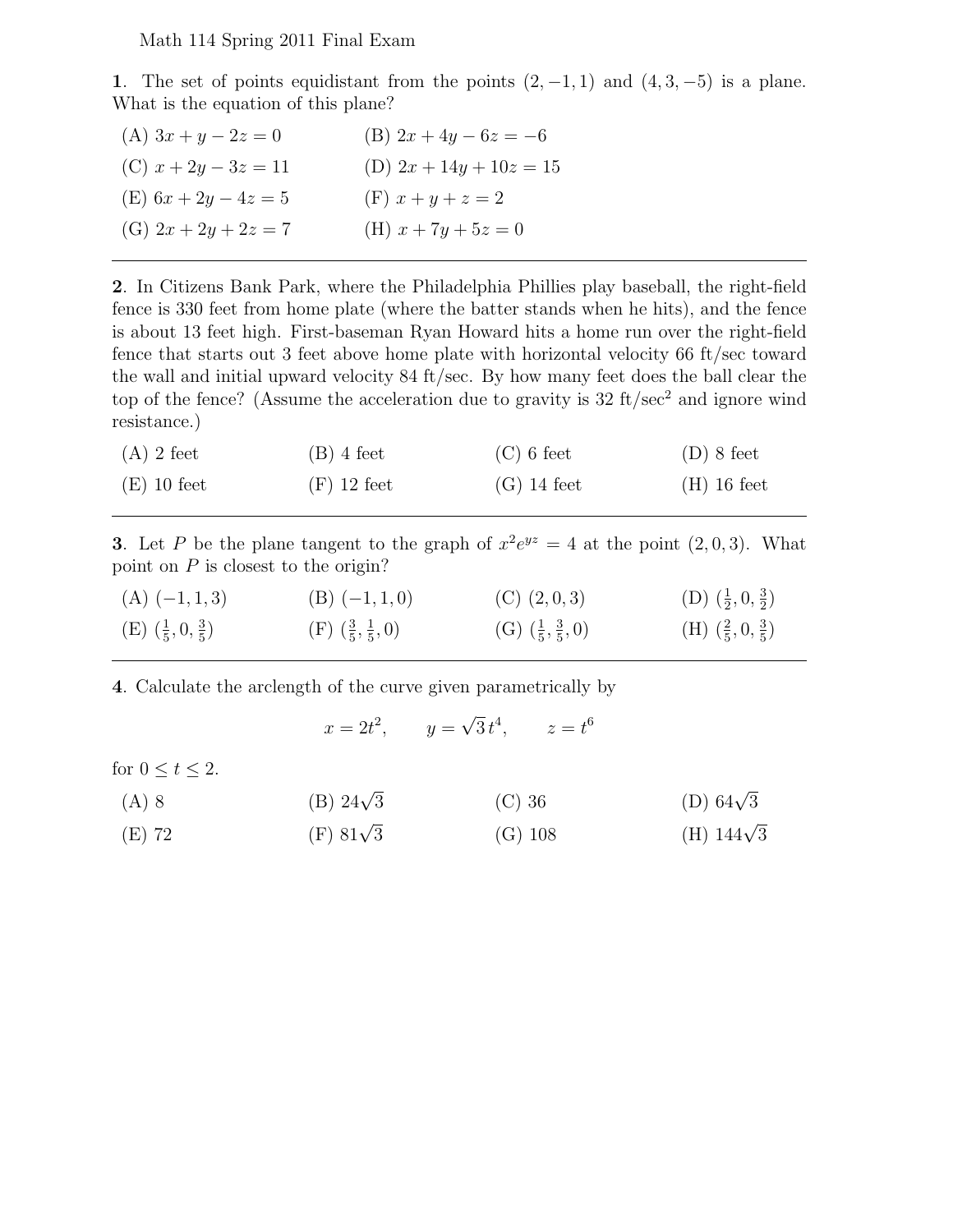## 5. The ellipsoid

$$
\frac{x^2}{a^2} + \frac{y^2}{b^2} + \frac{z^2}{c^2} = 1
$$

bounds a region of volume  $V=\frac{4}{3}$  $\frac{4}{3}\pi abc$ . At a moment when  $a = 1$ ,  $b = 3$ , and  $c = 5$ , a is changing at a rate of  $+2$  and b is changing at a rate of  $-3$ , at what rate must c be changing for the volume to remain constant?

(A) −7 (B) −5 (C) −3 (D) −1 (E) 1 (F) 3 (G) 5 (H) 7

**6.** The function  $f(x, y) = x^3 - 6xy - 3y^2$  has

- (A) one local maximum and one saddle point
- (B) one local minimum and one saddle point
- (C) one local maximum and one local minimum
- (D) two local maxima
- (E) two local minima
- (F) two saddle points
- (G) a local maximum and no other critical points
- (H) a saddle point and no other critical points

7. Find the maximum value of the function  $f(x, y, z) = xy + yz$  on the surface of the sphere  $x^2 + y^2 + z^2 = 4$ .

| $(A)$ 0 | (B) $\frac{1}{\sqrt{2}}$ | (C) $\frac{1}{2\sqrt{2}}$ | (D) $\frac{1}{2}$ |
|---------|--------------------------|---------------------------|-------------------|
| $(E)$ 1 | $(F) \sqrt{2}$           | $(G)$ 2                   | (H) $2\sqrt{2}$   |

8. Calculate  $\iint_T x^2 dA$  where T is the triangular region with vertices  $(0,0)$ ,  $(1,0)$  and  $(1, 2).$ 

| (A) 1/3   | (B) 1/2 | $(C)$ 2/3 | $(D)$ 1 |
|-----------|---------|-----------|---------|
| $(E)$ 4/3 | (F) 3/2 | (G) 5/3   | $(H)$ 2 |

| <b>9</b> . Calculate $\int_0^2 \int_{x^2}^4 \frac{e^{\sqrt{y}}}{y} dy dx$ |                       |                       |                       |
|---------------------------------------------------------------------------|-----------------------|-----------------------|-----------------------|
| (A) e <sup>2</sup>                                                        | $(B)$ $2e^2$          | (C) $2e^2-1$          | (D) $2e^2-2$          |
| $(E) e^{\sqrt{2}}$                                                        | $(F)$ $2e^{\sqrt{2}}$ | (G) $2e^{\sqrt{2}}-1$ | (H) $2e^{\sqrt{2}}-2$ |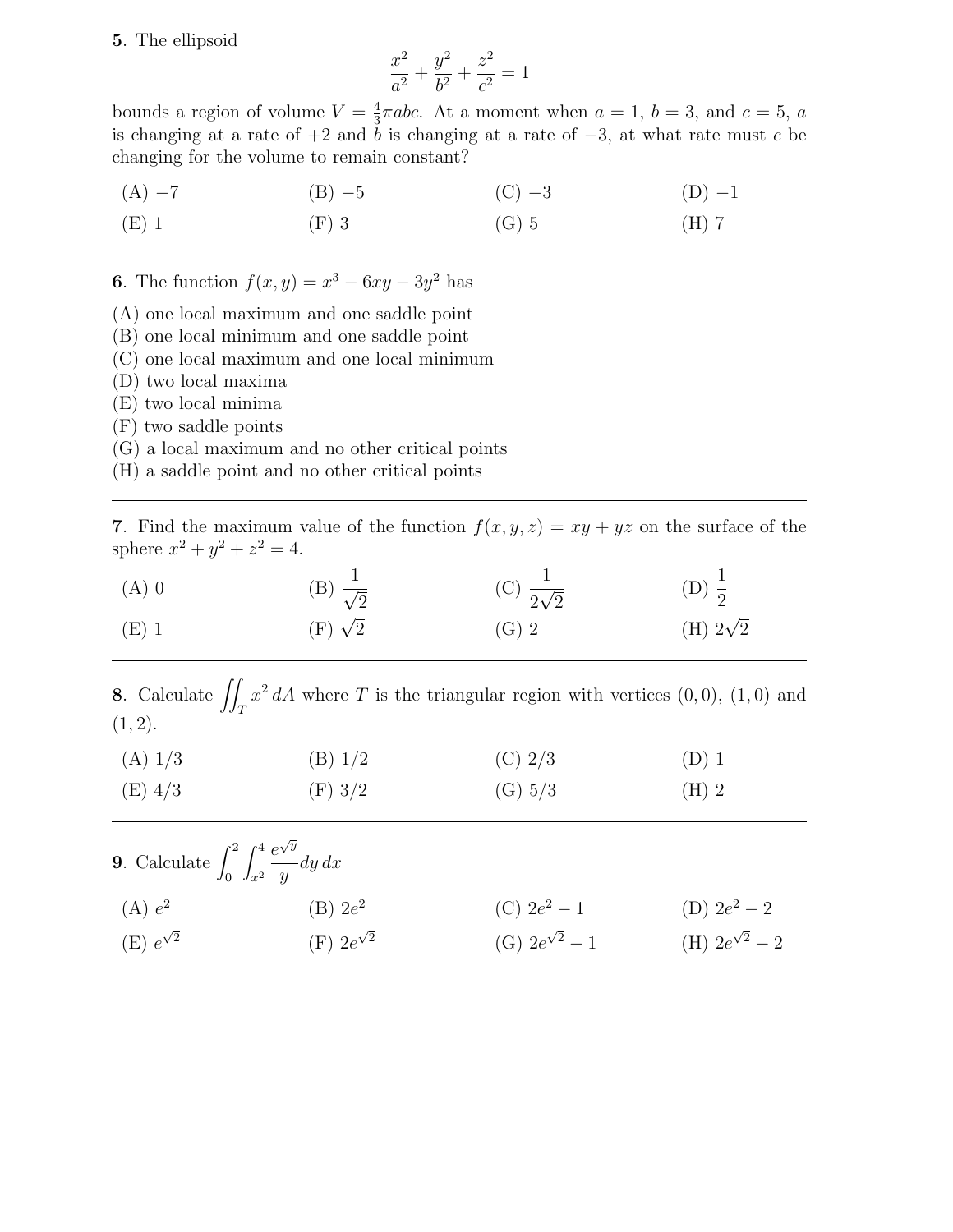10. Find the volume of the solid bounded above by the paraboloid  $z = 5 - x^2 - y^2$  and below by the paraboloid  $z = 4x^2 + 4y^2$ .

| (A) $\frac{\pi}{4}$  | (B) 1      | (C) $\frac{\pi}{2}$  | $(D)$ $\pi$          |
|----------------------|------------|----------------------|----------------------|
| (E) $\frac{3\pi}{2}$ | (F) $2\pi$ | (G) $\frac{5\pi}{2}$ | (H) $\frac{7\pi}{2}$ |

11. Use the transformation  $u = 3x + y$ ,  $v = x + 2y$  to evaluate

$$
\iint_R (3x^2 + 7xy + 2y^2) dA
$$

where R is the region in the plane bounded by the lines  $3x+y=1$ ,  $3x+y=2$ ,  $x+2y=0$ and  $x + 2y = 1$ .

(A) 
$$
\frac{3}{20}
$$
 \t\t (B)  $\frac{3}{16}$  \t\t (C)  $\frac{1}{8}$  \t\t (D)  $\frac{1}{10}$  \t\t (E)  $\frac{1}{2}$  \t\t (F)  $\frac{3}{4}$  \t\t (G)  $\frac{1}{4}$  \t\t (H)  $\frac{5}{4}$ 

12. Compute the volume of the solid bounded by the four surfaces  $x+z = -1, x+z = 1$ ,  $z = 1 - y^2$ , and  $z = y^2 - 1$ .

| (A) $\frac{2}{3}$ | (B) $\frac{5}{3}$  | (C) $\frac{8}{3}$  | (D) $\frac{11}{3}$ |
|-------------------|--------------------|--------------------|--------------------|
| $(E)$ 4           | (F) $\frac{16}{3}$ | (G) $\frac{20}{3}$ | (H) $\frac{22}{3}$ |

13. Compute the work done by the force field

$$
\vec{F} = (6xy - y^3)\mathbf{i} + (3y^2 + 3x^2 - 3xy^2)\mathbf{j}
$$

along the path  $\mathbf{c}(t) = (\cos(t), \sin(t))$  for  $-\frac{\pi}{2}$ 2  $\leq t \leq \frac{\pi}{2}$ 2 .

(A) 0 \t\t (B) 
$$
\frac{1}{4}
$$
 \t\t (C) 1 \t\t (D) -1

(E) 
$$
-\frac{1}{2}
$$
 \t\t (F)  $-\frac{1}{4}$  \t\t (G)  $-2$  \t\t (H) 2